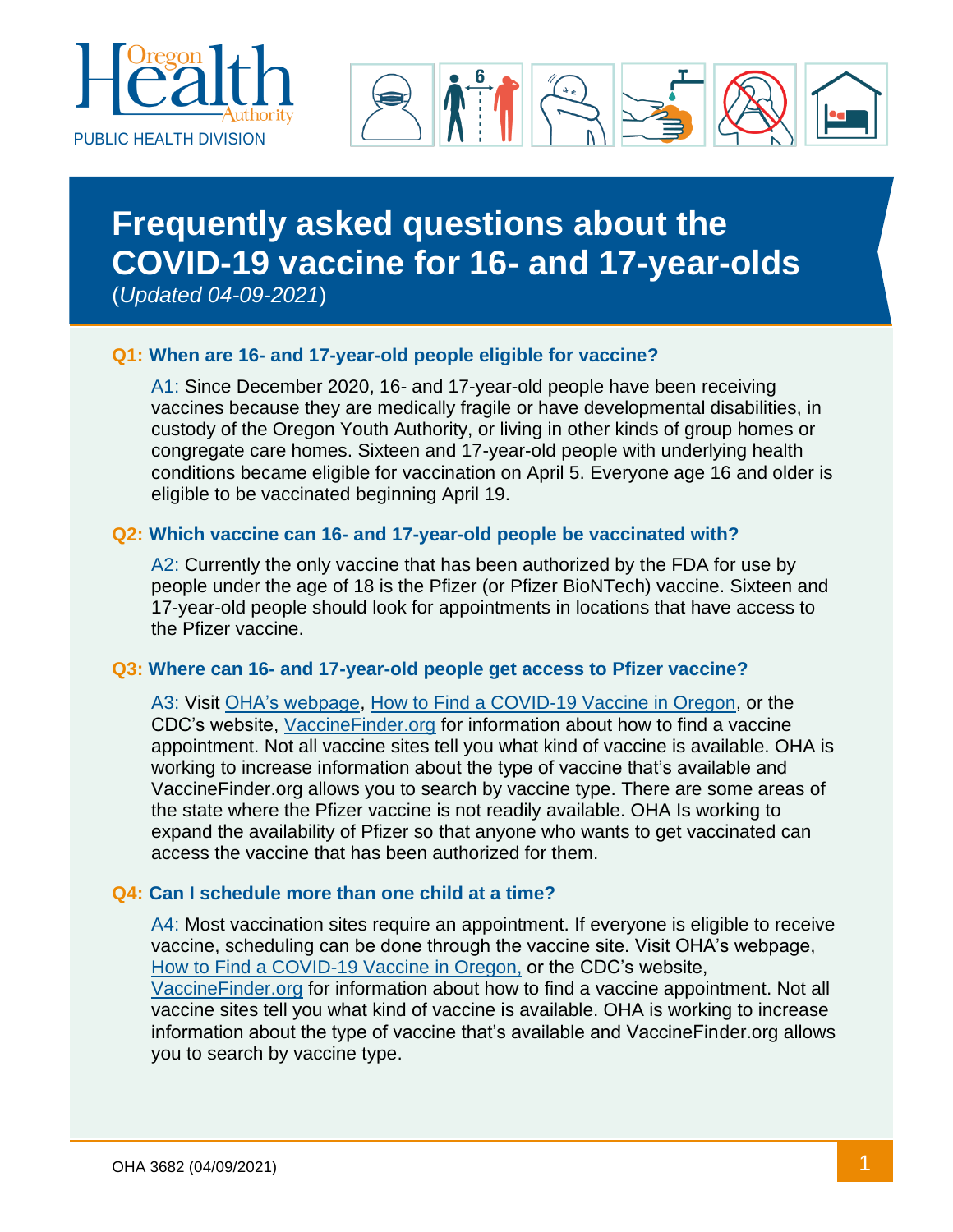#### **Q5: Can caregivers get vaccinated at the same place their child is vaccinated?**

A5: On April 19, all people in Oregon are eligible to receive vaccine. Most vaccination sites require an appointment. If everyone is eligible to receive vaccine, scheduling can be done through the vaccine site. Visit OHA's webpage, [How to](https://govstatus.egov.com/find-covid-19-vaccine/)  [Find a COVID-19 Vaccine in Oregon,](https://govstatus.egov.com/find-covid-19-vaccine/) or the CDC's website, [VaccineFinder.org](https://vaccinefinder.org/) for information about how to find a vaccine appointment. Not all vaccine sites tell you what kind of vaccine is available. OHA is working to increase information about the type of vaccine that's available and [VaccineFinder.org](https://vaccinefinder.org/) allows you to search by vaccine type.

### **Q6: What are the side effects for people 16- and 17-years-old?**

A6: The vaccine was tested on people 16–55 years of age. Most people develop some soreness at the injection site. Fatigue and headache are common. Less common are muscle aches, chills, joint pain, vomiting, or fever. These side effects are more common in the 16-55 age group than among older adults. The great majority resolve after a day or two.

#### **Q7: Can my 16- or 17-year-old get vaccinated at school?**

A7: Not at this time. OHA and the Oregon Department of Education are working on plans to communicate with people 16- and 17-years-old about vaccine availability. As vaccine becomes more accessible because there is more being produced and it's possible to make vaccine available in different locations, schools will continue to be partners in vaccine efforts, which could include vaccination opportunities.

### **Q8: When will youth and children under age 16 become eligible?**

A8: Currently no vaccine has been authorized for people under the age of 16. Pfizer is expected to apply for authorization to administer vaccine to people 12 and older in the coming weeks. It is possible that by mid-summer, people age 12 and up would be able to be vaccinated with the Pfizer vaccine.

### **Q9: When will other vaccines be authorized for this age group?**

A9: We don't know. Vaccines are authorized by the FDA following review of an application by a manufacturer. At this point, no other manufacturers have applied for authorization for persons under 18 years of age.

#### **Q10: Do parents need to accompany their child to their vaccine appointment?**

A10: Under Oregon law, minors 15 and older may give consent to medical treatment, including vaccinations, provided by a physician, physician assistant, naturopath, nurse practitioner, dentist or optometrist, or others operating under the license of these providers, without the consent of a parent or guardian.

It is OHA's understanding that most locations where COVID-19 vaccinations are provided have oversight by a medical provider who would meet the definition of the provider types listed above, and therefore consent of a parent or guardian should not be required for a 16- or 17-year-old who wishes to get the Pfizer vaccine.